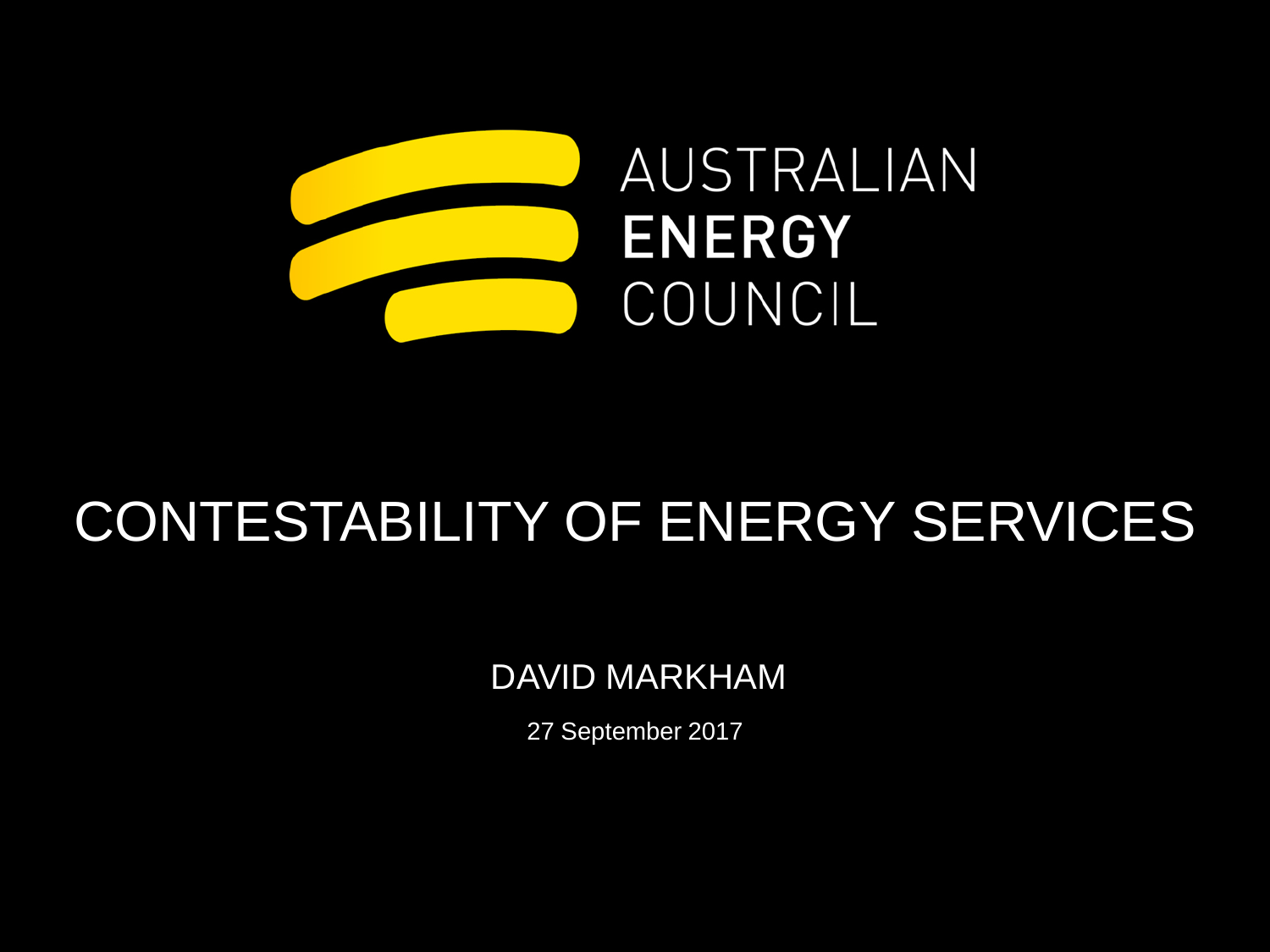

The Australian Energy Council is an industry body representing 21 competitive electricity and downstream natural gas businesses. These businesses sell gas and electricity to over 10 million homes and businesses.

Competition is the best mechanism for providing services to customers at an efficient cost, to offer them choice of service levels and to drive innovation to continuously improve services.

Clarity and stability is essential. If this is not forthcoming, investment decisions may be delayed, and business confidence undermined.

Finding ways for stakeholders (other than the regulator and the regulated) to provide a meaningful contribution to exemptions.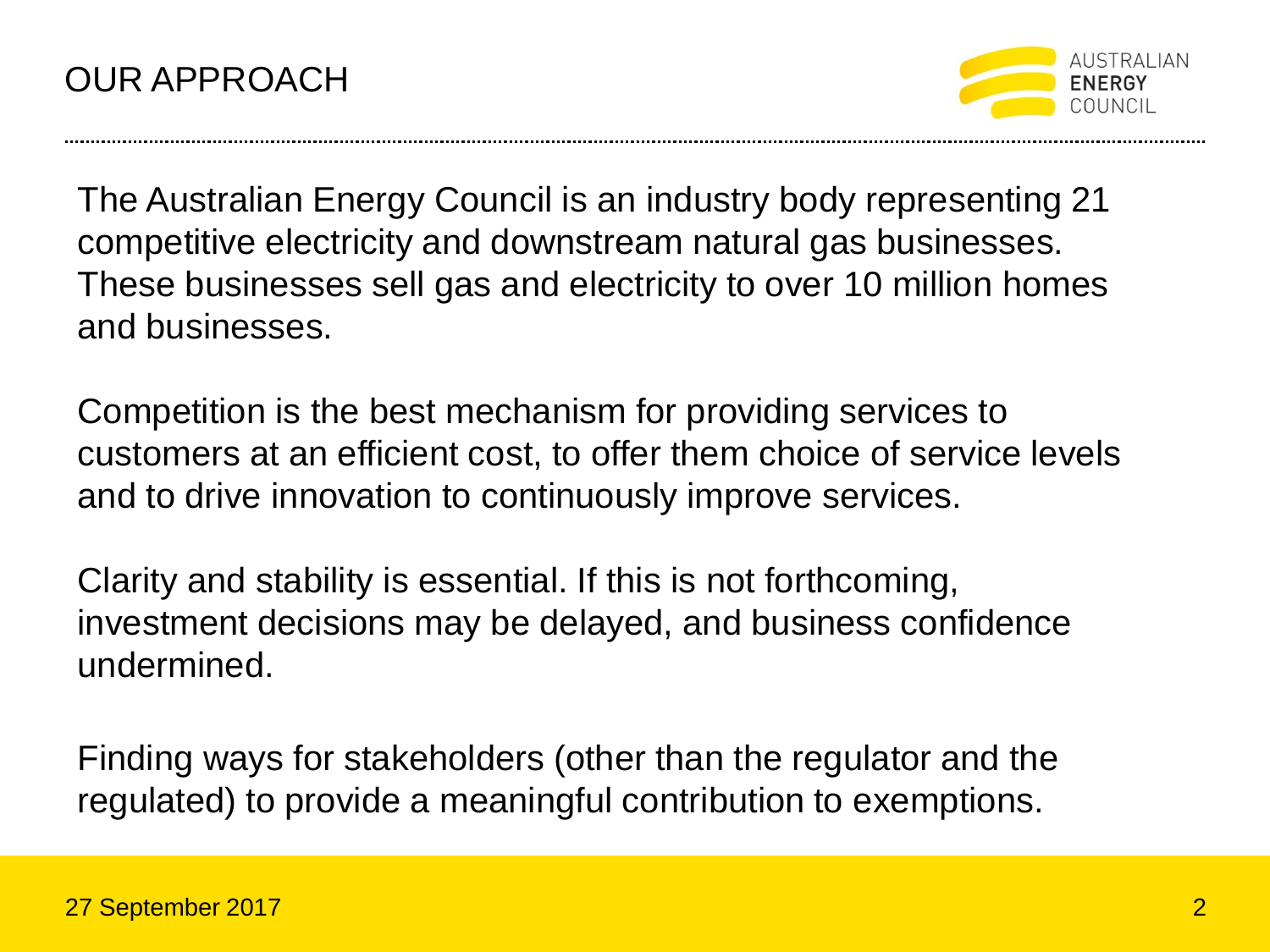

Energy storage has enormous and immediate potential. In its 2015 report to the AEMC, CSIRO estimated that energy storage could be viable for households in seven years even under current tariff structures. CSIRO also estimated that energy storage in the NEM could compete against gas within 20 years.

The size, the capital requirements and the immediacy of the BTM investment means that we must rely on competitive markets to deliver.

Increasing competition with regard to demand response and network support services, and additional services that can be provided by BTM or small scale activity, will lower the overall cost of meeting these requirements.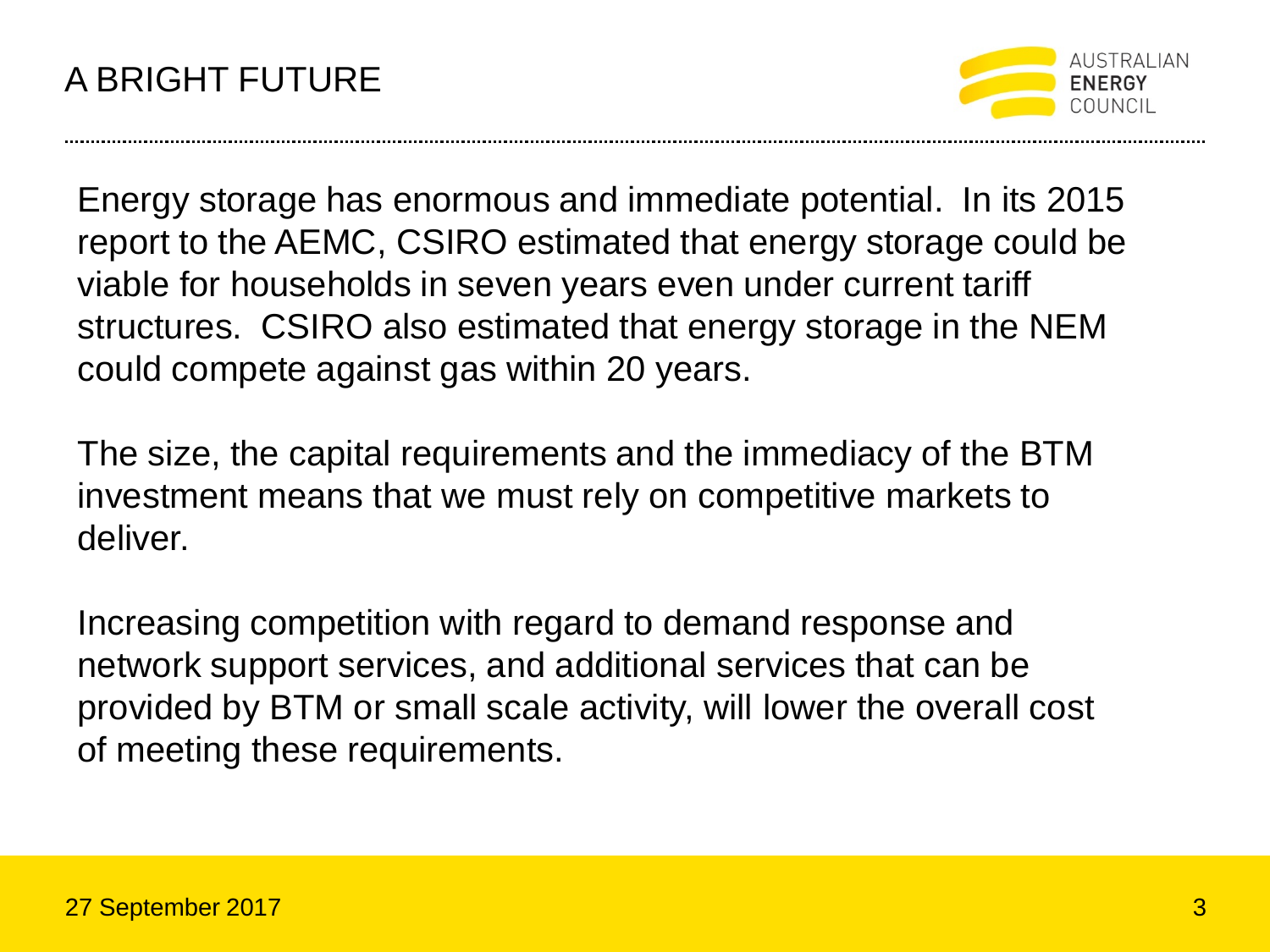

The draft rule acknowledges that energy storage and generation are able to develop in a competitive environment.

The long term interests of consumers are met by the development of competitive markets in services which are or should be contestable.

The Commission identified that the ability to restrict competition in a competitive market by restricting access to infrastructure or providing access on less favourable terms than to its affiliate needs to be addressed.

No barriers to the NSP's ring fenced affiliate participating equally in the competitive BTM market. And no barrier to NSP's procuring distribution services from competitive BTM assets.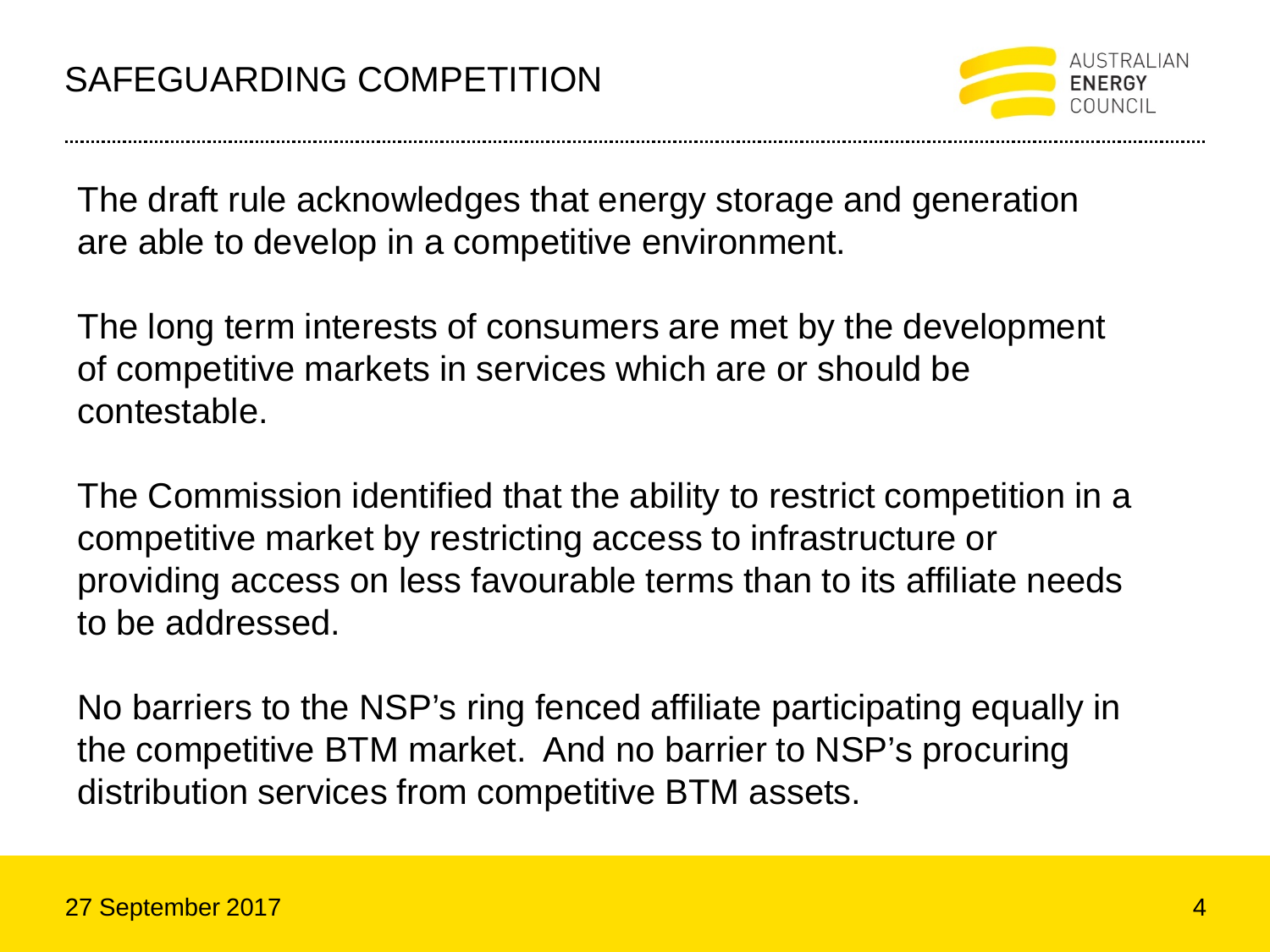

The Commission agreed that if NSP's are in control of BTM assets, they may favour network benefits at the expense of maximising the value across the electricity system as a whole.

As increasing intermittent generation hits the market, the need to accommodate and allocate the values of the network peak, and the energy peak, mean that the NSP is not the best party to make the investment decision.

Dynamic price signals covering all parts of the value chain need to be seen so as markets can respond accordingly.

The NSP will still be able to deliver its direct control services at the most efficient cost. It will also allow for co-optimisation of network support services and customer value.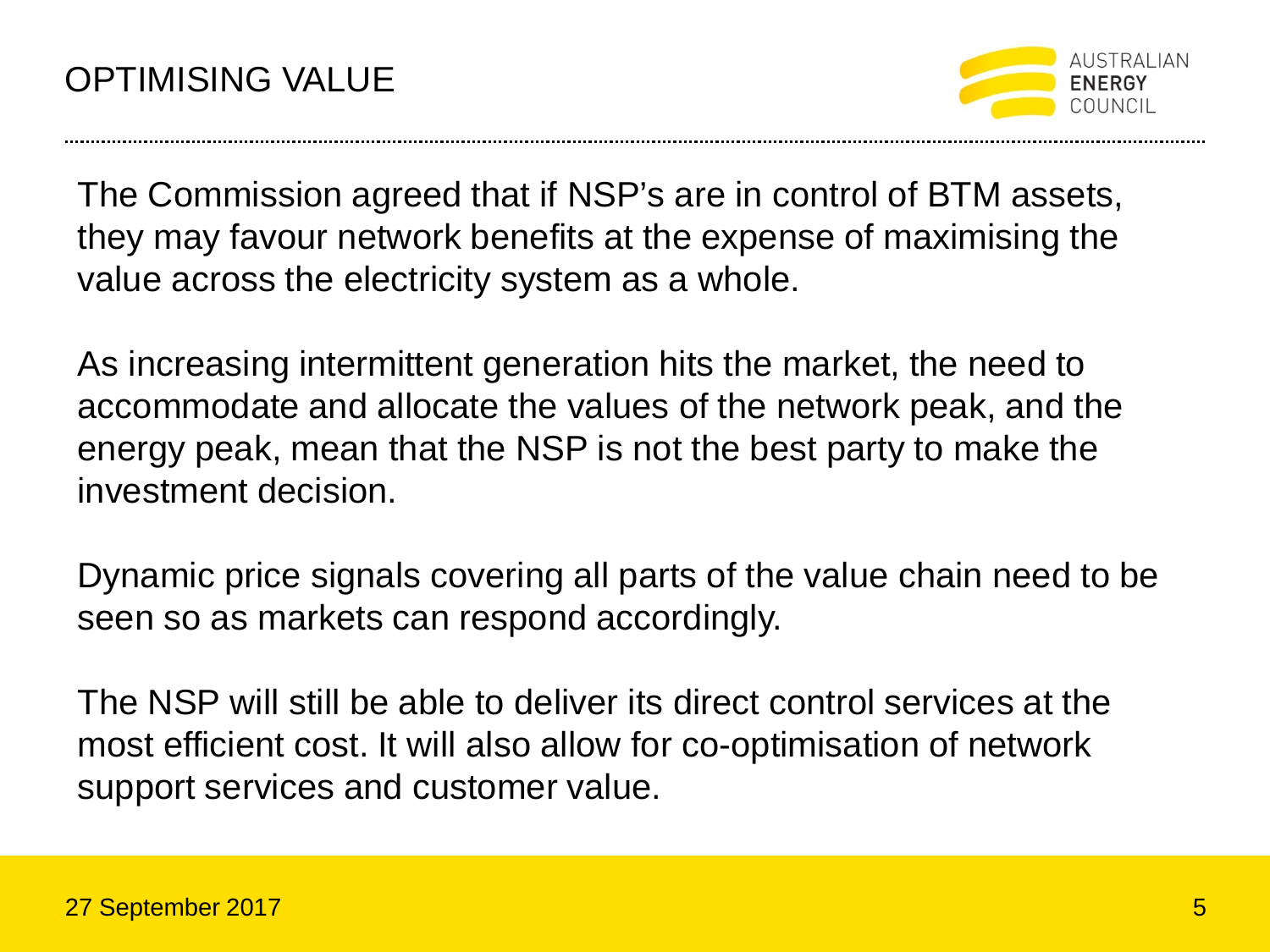

Regulators have struggled with the reverse burden of accommodating the regulated rather than instead facilitating true competition to promote efficiency and economic growth.

Ring fencing is not about restricting the legitimate competitive activities of a related entity. Not everybody should be a natural monopoly, but anybody can be a commercial business.

Ring-fencing, cost allocation and the innovation incentive schemes, and their interaction with the draft decision, remain issues that require further review.

Flexibility (6.4.B.1), especially in the form of too broadly interpretable views, should be seen as an inferior regulatory principle to consistency, and also to predictability.